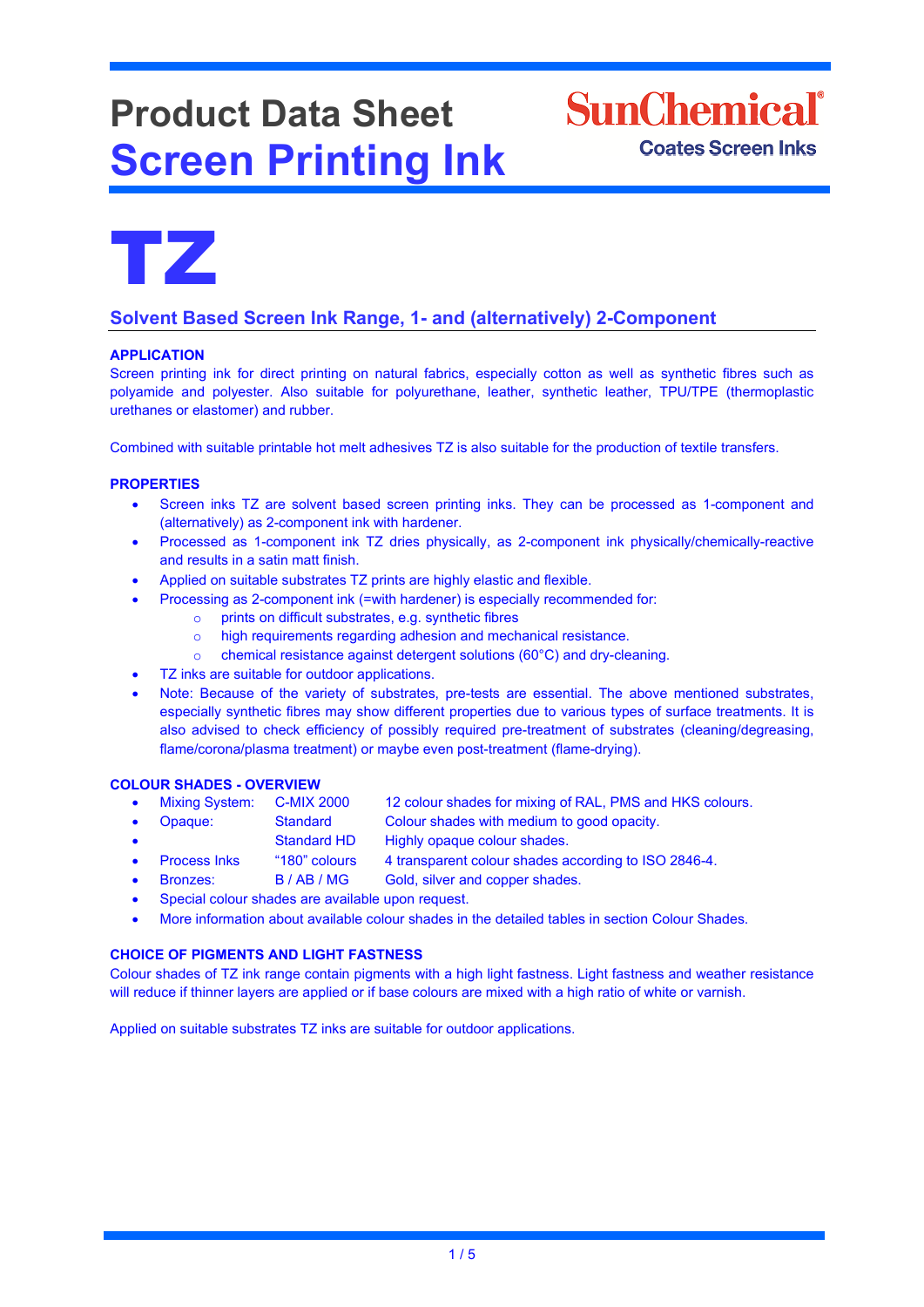#### **ADJUSTMENT FOR SCREEN PRINTING**

- Screen printing inks TZ are not supplied in a ready-to-print adjustment.
- **Processed as 1-component ink (without addition of hardener):** Ink is adjusted to printing consistency by addition of thinner or retarder (stir with mixer or agitator).
- **Processed as 2-component ink (with addition of hardener):**

As 2-component ink TZ inks have to be mixed with hardener at a specified ratio prior to processing. Thinner is added after addition of hardener.

The mixed ink should be allowed to pre-react for approx. 15 minutes prior to processing (recommendation). Processing is then possible for a specified period of time (=pot life).

#### **Hardener:**

Alternatively, screen inks range TZ can be processed with **hardener Z/H** or **hardener ZH/N.**  Hardeners are sensitive to humidity. Therefore, containers always have to be tightly closed.

- **Hardener Z/H** for printing of textile materials.
- **Hardener ZH/N** for prints resulting in a slightly more elastic ink film. ZH/N is preferred for printing of elastomers, TPE/TPU (=soft-touch surfaces), textile transfers and for outdoor applications.

#### Mixing ratio of TZ inks with **hardener Z/H** or **hardener ZH/N i**s:

#### **10 parts ink : 1 part hardener (parts by weight)**.

### **Pot life:**

- Ink mixed with hardener may only be processed within a limited period of time (=pot life).
- **Pot life of TZ + hardener Z/H or ZH/N is up to 10 h (at 20°C).** Higher temperatures will reduce pot life.
- We do not recommend processing the inks for longer than the pot life as adhesion and resistance properties will then continually deteriorate, even if the ink still seems to be liquid and processable.

#### **THINNERS / RETARDERS**

Depending on local conditions ink is adjusted to printing consistency by addition of  $15 - 25$  % of thinner or retarder.

| Thinner:         | $\blacksquare$ VD 20     | <b>Standard thinner, quick</b>       |
|------------------|--------------------------|--------------------------------------|
|                  | $\blacksquare$ VD 60     | <b>Standard thinner, (low odour)</b> |
| <b>Retarder:</b> | $\blacksquare$ VZ 25     | <b>Medium retarder</b>               |
|                  | $O$ VZ 40                | Very slow retarder                   |
|                  | $\blacksquare$ Preferred | $O =$ Suitable                       |

# For adjustment of screen inks TZ, the following products are available:

Depending on printing conditions, the products listed above can be mixed into the inks individually or as mixtures. Please note that depending on evaporation rate of the thinner/retarder used drying times may be longer.

Thinner/retarder should be mixed into the ink thoroughly using a mixer or agitator. In addition, inks should be stirred well prior to each processing to obtain a homogeneous dispersion of all ingredients

#### **ADDITIONAL AUXILIARY AGENTS**

| <b>Application</b> | <b>Product</b>            |         | <b>Addition in % by weight Additional Information</b> |
|--------------------|---------------------------|---------|-------------------------------------------------------|
| Viscosity increase | Thickening powder Max. 3% |         | Stir with mixer                                       |
| Matting            | Matting powder            | Max. 5% | Stir with mixer                                       |
| <b>Flow agent</b>  | ---                       | $---$   | Not required!!                                        |

# **OVERPRINTING**

Generally, it is not necessary to overprint TZ inks with varnish. However, overprinting to increase resistances of ink layers is possible with TZ/E50.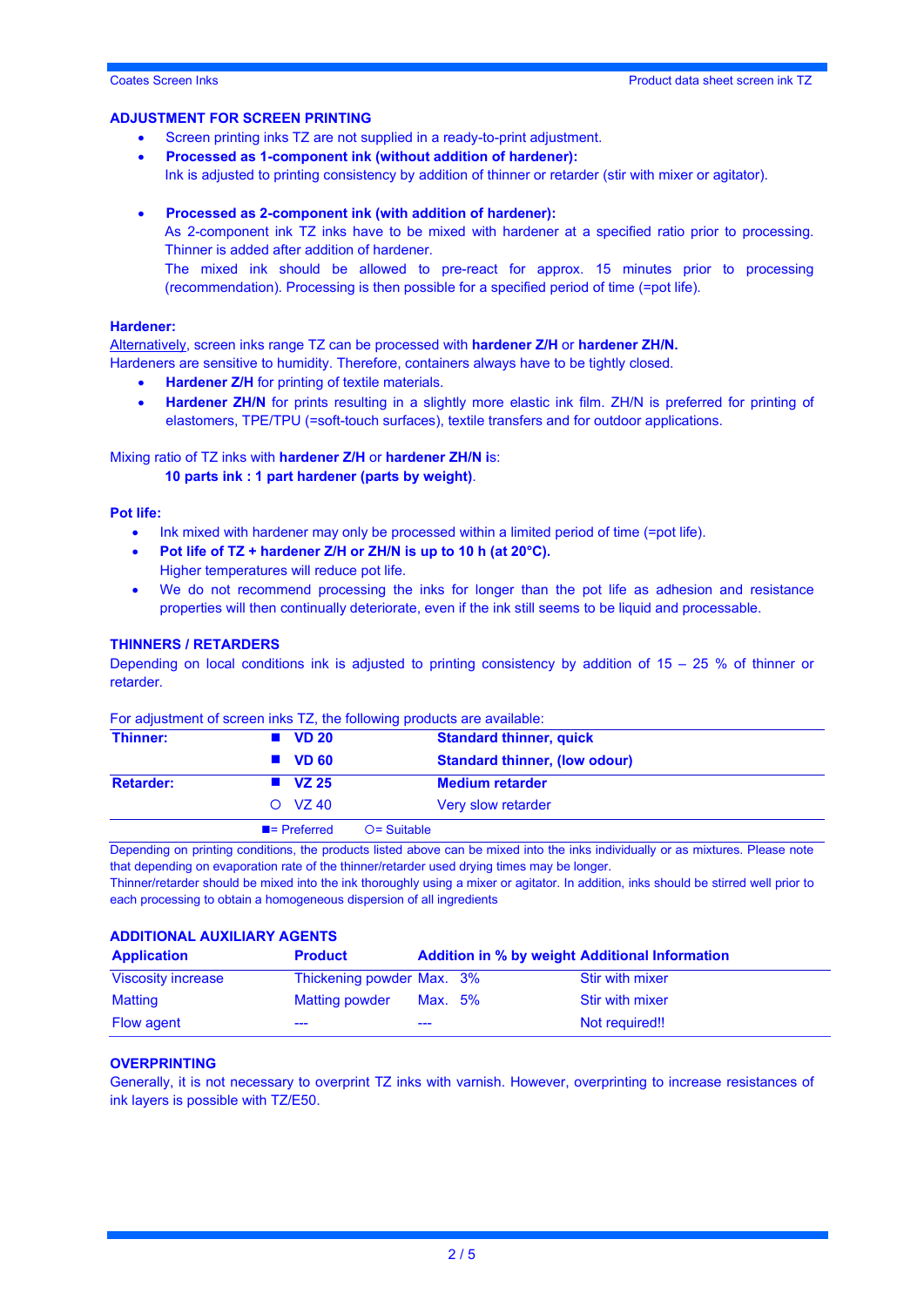# **BRONZE COLOURS, MIXING OF BRONZE INKS**

Bronze colours are available upon request.

Printers can mix bronzes themselves using bronze pastes B 75, B 76, B 77 and B 79 as well as bronze powder B 78-POWDER. For examples of colour shades please refer to our Bronze Colour Card.

These "B" bronze pastes and "B" bronze powder are mixed with bronze binder TZ/B or varnish TZ/E50 prior to processing.

Mixing ratios in parts by weight:

| Gold bronze paste/powder | to: | TZ/B or TZ/E50 | $= 1:3-4$  |
|--------------------------|-----|----------------|------------|
| Silver bronze paste      |     | TZ/B or TZ/E50 | $= 1: 4-6$ |

Gold bronzes tend to oxidation. Therefore, bronze prints could become spotty or change colour – especially in outdoor applications or when washed.

Overprinting will not enhance protection or only to a very limited extend - especially on porous textile substrates.

#### **DRYING / HARDENER REACTION**

- 1. **Processing WITHOUT addition of hardener:** Ink dries physically, i.e. by evaporation of solvents.
- 2. **Processing WITH addition of hardener Z/H or ZH/N:** First, ink dries physically, followed by chemical cross-linkage reaction. **Drying and reaction temperature of hardener Z/H must be at least >15°C! Drying and reaction temperature of hardener ZH/N must be at least >20°C!**

#### **Drying**

Drying times below are only approximate as drying properties depend on various factors:

- Type and amount of thinners/retarders used.
- Thickness of printed ink layer.
- Drying temperature.

Depending on local conditions, drying time in a drying frame (rack) is approx. 20 minutes at room temperature (20°C). Drying time with heat application (hot air fan/oven) is about 60 seconds at a temperature of 50°C. Note: Addition of retarders may result in much longer drying times!

#### **Hardener Reaction**

Basically, the special adhesion and resistance properties of the ink are achieved only by chemical cross linkage reaction between ink and hardener. This cross linkage reaction depends on time and temperature.

| <b>Temperature</b>             |         | Time approx. Condition of ink                                | <b>Condition of ink film</b>             |
|--------------------------------|---------|--------------------------------------------------------------|------------------------------------------|
| $<$ 15 $^{\circ}$ C air drying |         | Hardener Z/H does not react!                                 | Ink film will not achieve any resistance |
| $<$ 20 $^{\circ}$ C air drying |         | Hardener ZH/N does not react!                                | Ink film will not achieve any resistance |
| 20°C air drying                | 20 min. | No increase of resistance yet<br>Dry enough for overprinting |                                          |
|                                | >72h    | High degree of cross-linkage                                 | Very high resistance values achieved     |
|                                | >5 days | Maximum cross-linkage                                        | Maximum resistance achieved              |
| 80°C oven curing               |         | approx. 5 min. Dry enough for overprinting                   | No resistance yet                        |
|                                | 60 min. | Very high degree of cross-linkage                            | Very high resistance values achieved     |

The following are guide values only:

#### **Resistance Tests**

When processing TZ inks with hardener Z/H or hardener ZH/N resistances should not be checked before the ink has fully cured/cross-linked: Drying with 20°C/5 days, with 80°C/>60 minutes.

### **SCREEN FABRIC / STENCILS**

TZ inks have been formulated for printing with fabrics ranging from 43 to 120 threads/cm. Depending on substrate and when printing with fabrics between 43 and 77 threads/cm addition of up to 1.5% thickening powder may be necessary.

Suitability for printing with coarser or finer fabrics should be determined by corresponding pre-trials.

All copy emulsions and capillary films suitable for solvent based screen inks can be used, such as our program of SunCoat or Murakami products.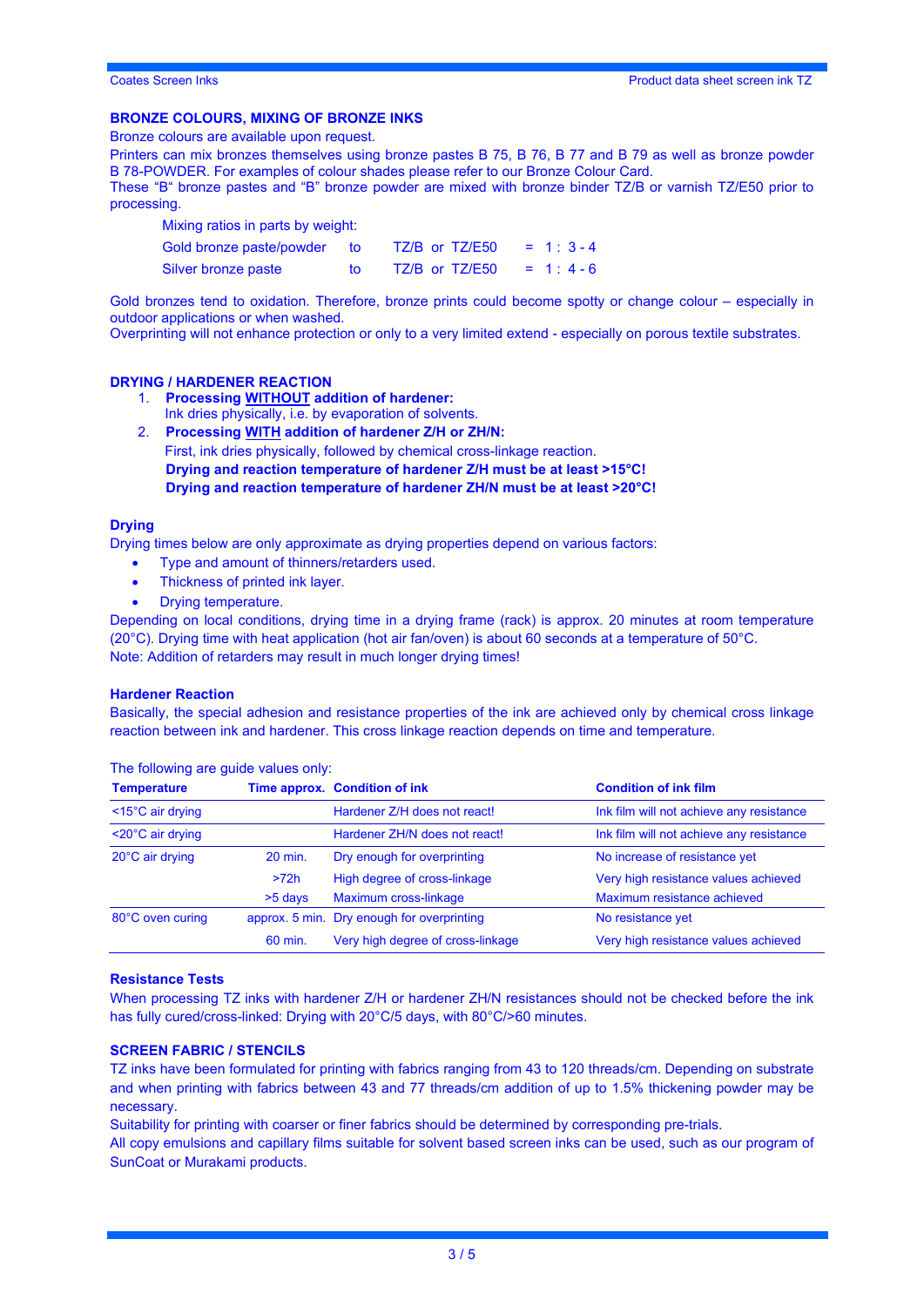# **CLEANING**

Stencils and tools can be cleaned with our universal cleaning agents URS or URS 3.

When processing as 2-component system, the longer inks dry on stencils and tools the harder will be their removal due to the chemical cross-linkage reaction. Therefore, always clean stencils and tools as soon as possible. Thinner VD 40 can be used to remove persistent ink residues.

# **PACK SIZE**

Screen printing inks TZ are delivered in 1 litre containers. Other pack sizes are available upon request.

### **SHELF LIFE**

In closed original containers, TZ inks generally have a shelf life of 5 years from date of production. Hardeners Z/H and ZH/N have a shelf life of 14 months from date of production, also in closed original containers. For exact date of expiry, please refer to the label.

# **SAFETY DATA SHEETS**

Read safety data sheet prior to processing Safety data sheets comply with Regulation (EC) No. 1907/2006 (REACH), Appendix II.

### **CLASSIFICATION AND LABELLING**

Hazard classification and labelling comply with Regulation (EC) No. 1272/2008 (CLP/GHS).

# **CONFORMITY**

Coates Screen Inks GmbH does not use any of the substances or mixtures for the production of printing inks, which are banned according to the EUPIA (European Association of the Printing Inks Industry) exclusion policy. Screen printing inks range TZ C-MIX 2000 colour shades, standard, highly opaque standard colours (HD), process colours, silver, fluorescent colours and transparent colours comply with the requirements of toy standard "EN 71-3:2019 Safety of toys – Migration of certain elements (category III: scraped off material). Further compliance confirmations are available upon request.

# **ADDITIONAL INFORMATION ABOUT OUR PRODUCTS**

| Product data sheets: | <b>Auxiliary Agents for Screen Printing HM</b>                                                                                      |
|----------------------|-------------------------------------------------------------------------------------------------------------------------------------|
| <b>Brochures:</b>    | <b>Solvent Based Screen Printing Inks</b>                                                                                           |
| Internet:            | Various technical articles are available for download on www.coates.de.<br>section "SN-Online"; e.g. processing of 2 component inks |

**FOR COLOUR RANGES, PLEASE REFER TO NEXT PAGE.**